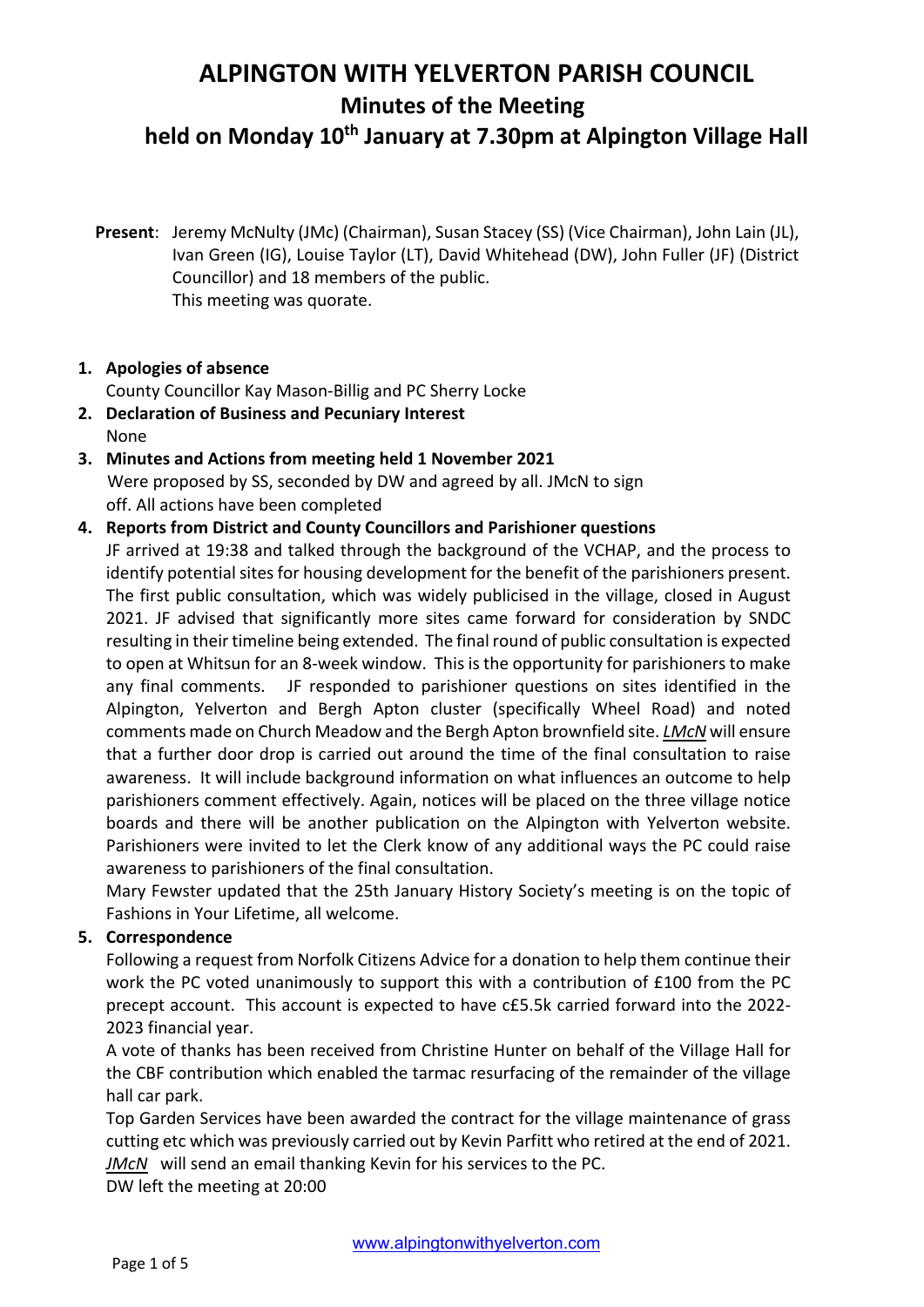## **ALPINGTON WITH YELVERTON PARISH COUNCIL Minutes of the Meeting held on Monday 10th January at 7.30pm at Alpington Village Hall**

|               | <b>Main Account</b>                  |               |               |
|---------------|--------------------------------------|---------------|---------------|
| <b>Date</b>   |                                      | <b>Amount</b> | <b>Totals</b> |
| <b>14 Oct</b> | <b>Balance b/f</b>                   | £9,185.62     |               |
|               | <b>Payments</b>                      |               |               |
| 31 Oct        | Clerk Salary & expenses              | £180.45       |               |
| 31 Oct        | <b>HMRC PAYE</b>                     | £41.40        |               |
| 3 Nov         | Ashfords                             | £252.00       |               |
| 23 Nov        | <b>British Wildflowers</b>           | £221.14       |               |
| 30 Nov        | Clerk Salary & expenses              | £179.00       |               |
| 30 Nov        | <b>HMRC PAYE</b>                     | £41.60        |               |
| 30 Nov        | Matt Hyde voucher                    | £100.00       |               |
| 8 Dec         | <b>K</b> Parfitt                     | £137.00       |               |
| 30 Dec        | Clerk Salary & expenses              | £179.00       |               |
| 30 Dec        | <b>HMRC PAYE</b>                     | £41.60        |               |
|               |                                      |               | £1,373.19     |
|               | <b>Receipts</b>                      |               | £0.00         |
| 4 Jan 22      | <b>Balance c/f</b>                   | £7,812.43     |               |
|               | <b>CBF Account</b>                   |               |               |
| Date          |                                      | <b>Amount</b> | <b>Totals</b> |
| 14 Oct 21     | <b>Balance b/f</b>                   | £23,264.47    |               |
|               | <b>Payments</b>                      |               |               |
| 8 Nov 21      | Men's Shed                           | £80.00        |               |
| 16 Nov 21     | Bowls club rent contribution         | £260.00       |               |
| 17 Nov 21     | Cottontails rent contribution        | £500.00       |               |
| 31 Dec 21     | NR Asphalt VH carpark resurface      | £19,570.56    |               |
|               |                                      |               | £20,410.56    |
|               | <b>Receipts</b>                      |               |               |
| 4 Jan 22      | VH contribution to carpark resurface | £10,000       |               |
|               |                                      |               | £10,000       |
| 4 Jan 22      | <b>Balance c/f</b>                   | £12,853.91    |               |

#### **6. Finance**

www.alpingtonwithyelverton.com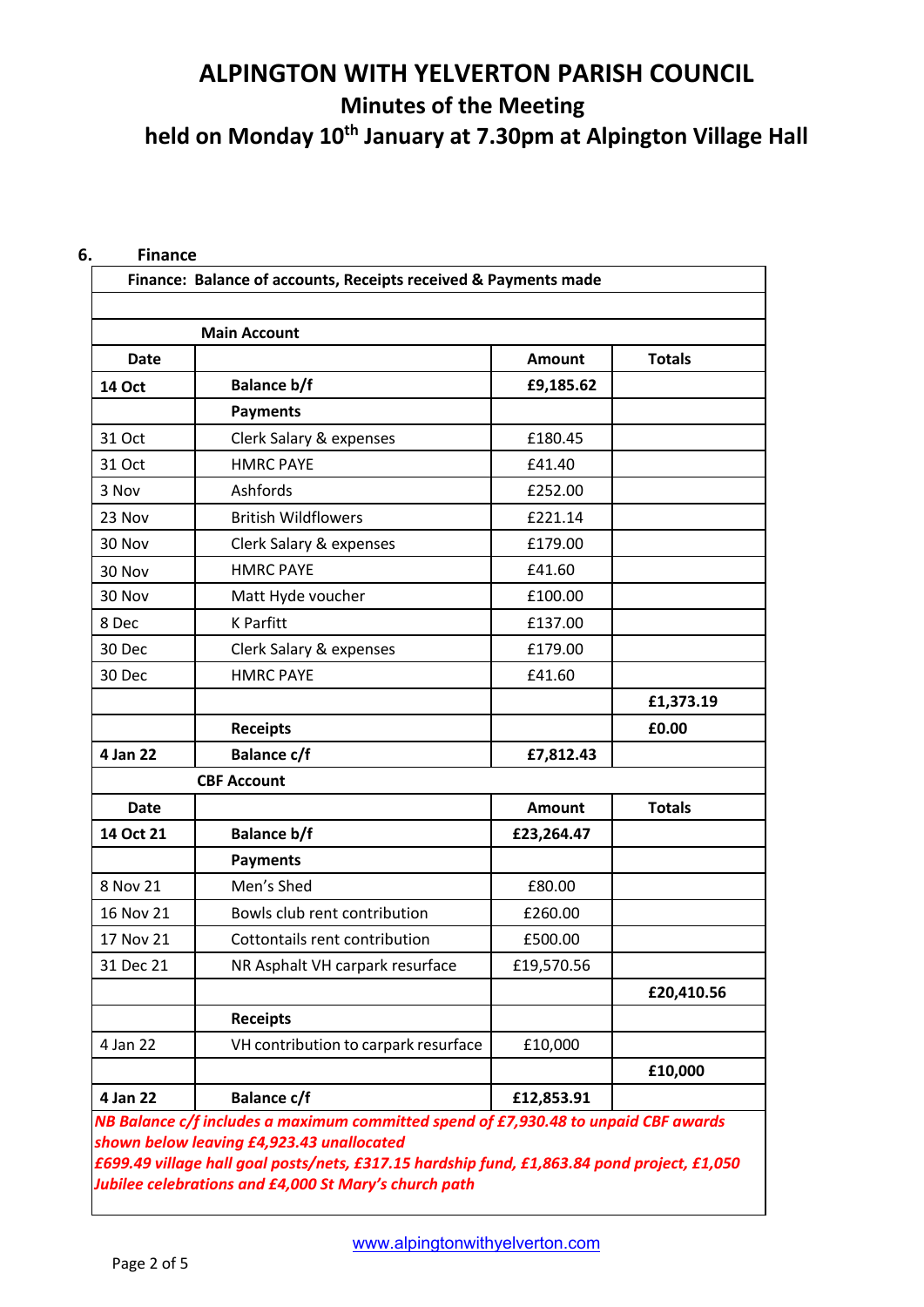## **ALPINGTON WITH YELVERTON PARISH COUNCIL Minutes of the Meeting**

held on Monday 10<sup>th</sup> January at 7.30pm at Alpington Village Hall

|           | <b>CIL Account</b> |               |               |
|-----------|--------------------|---------------|---------------|
| Date      |                    | <b>Amount</b> | <b>Totals</b> |
| 14 Oct 21 | <b>Balance b/f</b> | £3,367.22     |               |
| 4 Jan 22  | <b>Balance c/f</b> | £3,367.22     |               |

Councillors agreed a £1 uplift to £29 per Band D house for the Parish Council precept. This will increase the PC precept budget from £8,092 to £8410 for the 2022-2023 financial year

| <b>Application</b> | טוסטסטושטון מייניונייטרי<br><b>Address and Proposal</b>              | P/Council       | S/Norfolk       |
|--------------------|----------------------------------------------------------------------|-----------------|-----------------|
| Ref &              |                                                                      | <b>Decision</b> | <b>Decision</b> |
| <b>Date</b>        |                                                                      |                 |                 |
| 2021/1030          | East View Back Road Yelverton NR14 7GF                               | Approved        | Pending         |
|                    | Demolition of existing dwelling and structures and replace with 2    |                 |                 |
|                    | storey dwelling with attached garage and annexe, including           |                 |                 |
|                    | relocation of existing access                                        |                 |                 |
| 2021/1679          | The Old Hall Nichols Road Alpington NR14 7NF                         | Rejected        | Pending         |
|                    | Erection of entrance gates, brick piers and supporting walls         |                 |                 |
| 2021/2209          | Stacey Cottage Reeders Lane Alpington NR14 7NW                       | Approved        | Approved        |
|                    | Erection of new porch, garden wall and greenhouse                    |                 |                 |
| 2021/2210          | Stacey Cottage Reeders Lane Alpington NR24 7NW                       | Approved        | Approved        |
|                    | Erection of new porch, garden wall and greenhouse (listed building   |                 |                 |
|                    | consent)                                                             |                 |                 |
| 2021/2359          | Adderbury House Church Road, Yelverton NR14 7PB                      | Approved        | Approved        |
|                    | Front porch extension and internal alterations to dwelling           |                 |                 |
| 2021/2372          | 7 Church Meadow Alpington Norfolk NR14 7NY                           | Approved        | Approved        |
|                    | Erection of two storey front extension with porch and external       |                 |                 |
|                    | alteration                                                           |                 |                 |
| 2021/2575          | Edgefield Mill Road Alpington Norfolk NR14 7PQ                       | Approved        | Pending         |
|                    | Single storey rear extension, replacement, and conversion of main    |                 |                 |
|                    | rood to form habitable rooms with gabled ends and higher ridge line, |                 |                 |
|                    | new flat roof over garage to match rear extension and new detached   |                 |                 |
|                    | garage/car port                                                      |                 |                 |
| 2021/2631          | Galindez Mill Road Alpington Norfolk NR14 7PQ                        | Approved        | Pending         |
|                    | Raising of ridge to create first floor accommodation and two storey  |                 |                 |
|                    | rear extension                                                       |                 |                 |

#### **7. Planning Applications**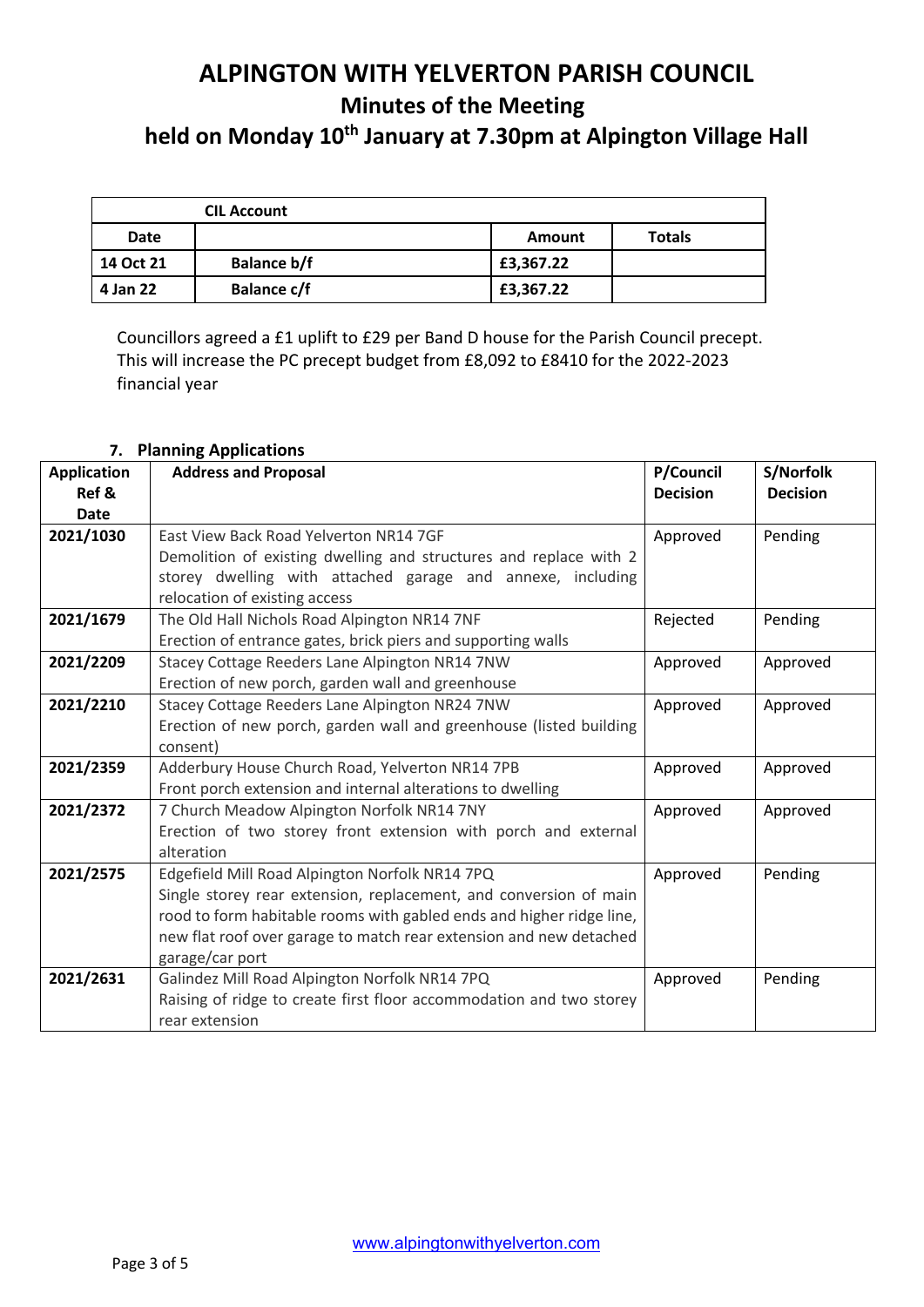## **ALPINGTON WITH YELVERTON PARISH COUNCIL Minutes of the Meeting**

## **held on Monday 10th January at 7.30pm at Alpington Village Hall**

#### **8. Community Benefit Fund**

All of the 2021 applications received have been agreed by the Councillors. As shown in the financials, payments have been made to the Bowls Club, Cottontails, and the Village Hall with money ringfenced for the Jubilee celebrations and St Mary's Church footpath resurfacing.

Quintas Energy have been given an update on how the 2021 solar farm payment money has been spent.

#### **9. Highways – speed camera, parking, roadworks etc**

JMcN updated that he, KMB and SS met with Gary Overland from NCC Highways to discuss options to reduce speeding vehicles through the village, which is especially important given the lack of footpaths. There was a request to move the 30mph limit further out of the village on all approach roads or reducing the speed limit to 20mph. Both were refused by Highways who advised that the 30mph limits are in the correct location based on Highways criteria and will not be moved. Nor is a permanent 20mph speed limit through the village deemed necessary. Highways offered to add a SLOW road marking at the church bend in both directions together with signposts (unable to have one without the other). Given this is the only improvement Highways will provide this has been accepted. JMcN confirmed that moving the flashing temporary 20mph sign on Wheel Road to beyond Fortune Green is still on the agenda.

LMcN updated that the Highways Rangers have actioned several jobs raised, an exception being the mud etc on Dranes Lane which was deemed acceptable. KMB escalated this and the work will now be actioned. *LMcN* will raise a job for the blocked drain on Mill Road alongside the PC notice board also the overgrown highway grips on Church Meadow Lane raised at the meeting.

#### **10. Reports**

#### **Tree Warden**

Imogen Mole, SNDC, has inspected the Veteran Oak again having read the report from Norfolk Trees. Her recommendation is for a 1 metre reduction of the canopy concentrating on the overhang of the footpath and 24 Church Meadow. She also recommends a mulch to improve the health of the tree from a company in Rackheath who are undertaking a site visit  $14<sup>th</sup>$  January and who can also undertake the work to reduce its height/width.

#### **Village Hall Committee**

The carpark resurfacing works are complete and looking good. It is hoped that this will alleviate the problem of footballers using the front of the carpark rather than the back which impacts on the Girl Guides on the days when both clubs use the carpark. New quotes will be sourced for the replacement football goal and net

#### **Village School**

The school are liaising with LT/SS to discuss the Platinum Jubilee celebrations. The school are staggering the school start time to try and ease traffic congestion and are to trial this in the afternoons too. The school has offered the use of their hall for the 2022 Annual Parish Meeting

#### **Play Area Monthly Inspection**

Following JL and JMcN's repairs all seems in working order. Signage will be consolidated and replaced once it is known how Covid rules have been settled.